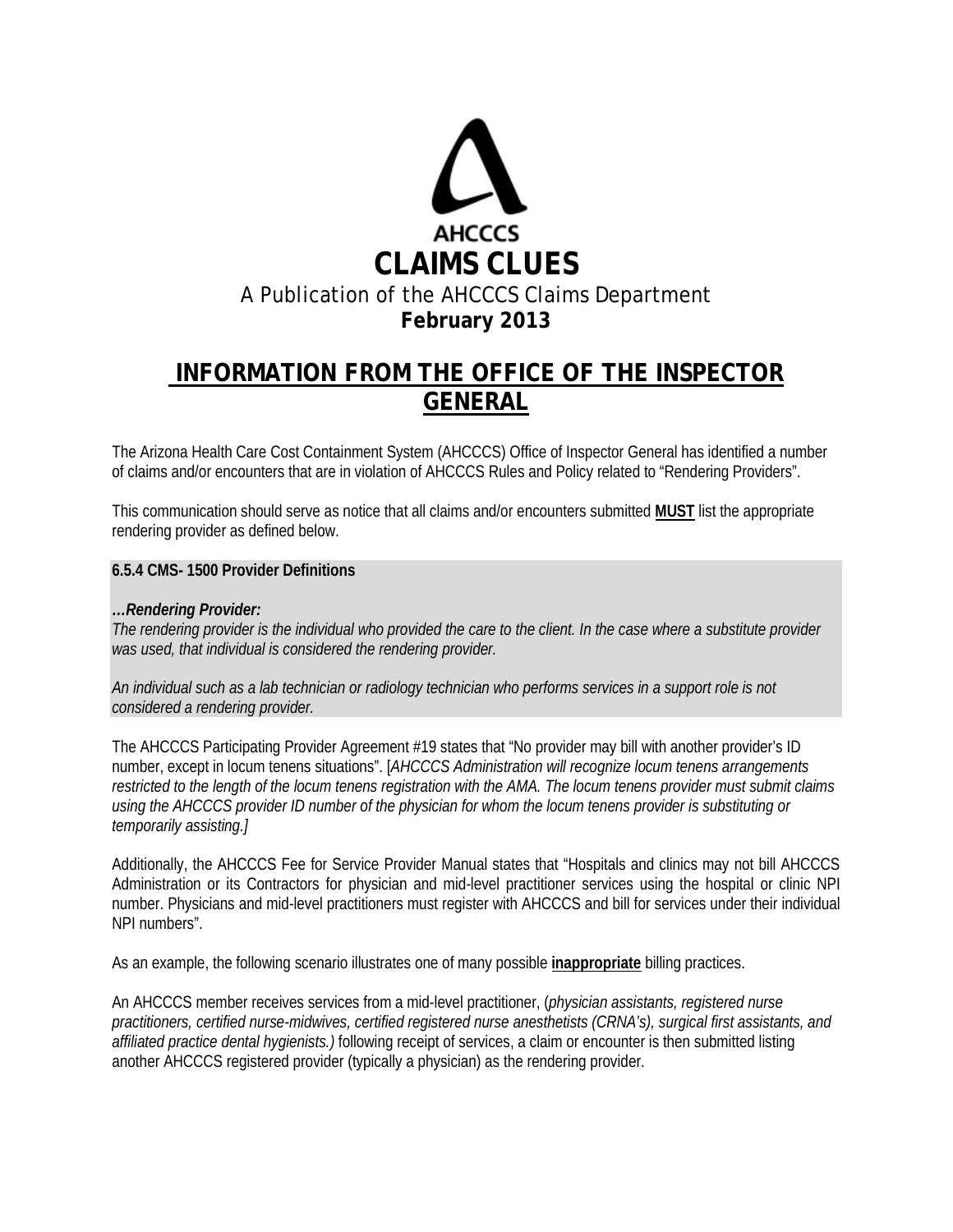The Office of Inspector General will continue auditing claims and/or encounters to identify this improper activity which may result in the denial of claims, recoupment of funds or the issuance of Civil Monetary Penalties.

## *CLAIM TIPS AND REMINDERS:*

- When submitting a paper Fee for Service claim to AHCCCS providers MUST indicate the claims "from date of service" and the "to date of service" in order for the claim to be processed properly in our claims system.
- Outlier claim records- please be sure to submit all records required for outlier review. The easiest way to decide what to send is to review your IZ. If the charge appears on the IZ, we will require records to substantiate that charge. Frequently Medication Administration records are not submitted on outlier claims.

## **PERM 2012 ERRORS**

As part of our PERM corrective action plan, we are required by CMS to find solutions for any errors or deficiencies that were cited against us during the PERM audit. We thought that we would share with our providers the errors and deficiencies that were found during the recent PERM audit. In some instances, referrals to the Office of the Inspector General have been made regarding these errors or audits have been initiated. CMS will closely monitor these errors during future PERM audits to see if they become a trend.

Errors:

- Insufficient documentation of services performed
	- o Provider billed for 99238 but did not have documentation to support the service being performed.
- Wrong number of units billed
	- o Provider billed 90960 but could only provide documentation for 2 of 4 services.
- Improper billing
	- o Provider billed for services never performed.

## Deficiencies:

• Billing for Wrong Date of Service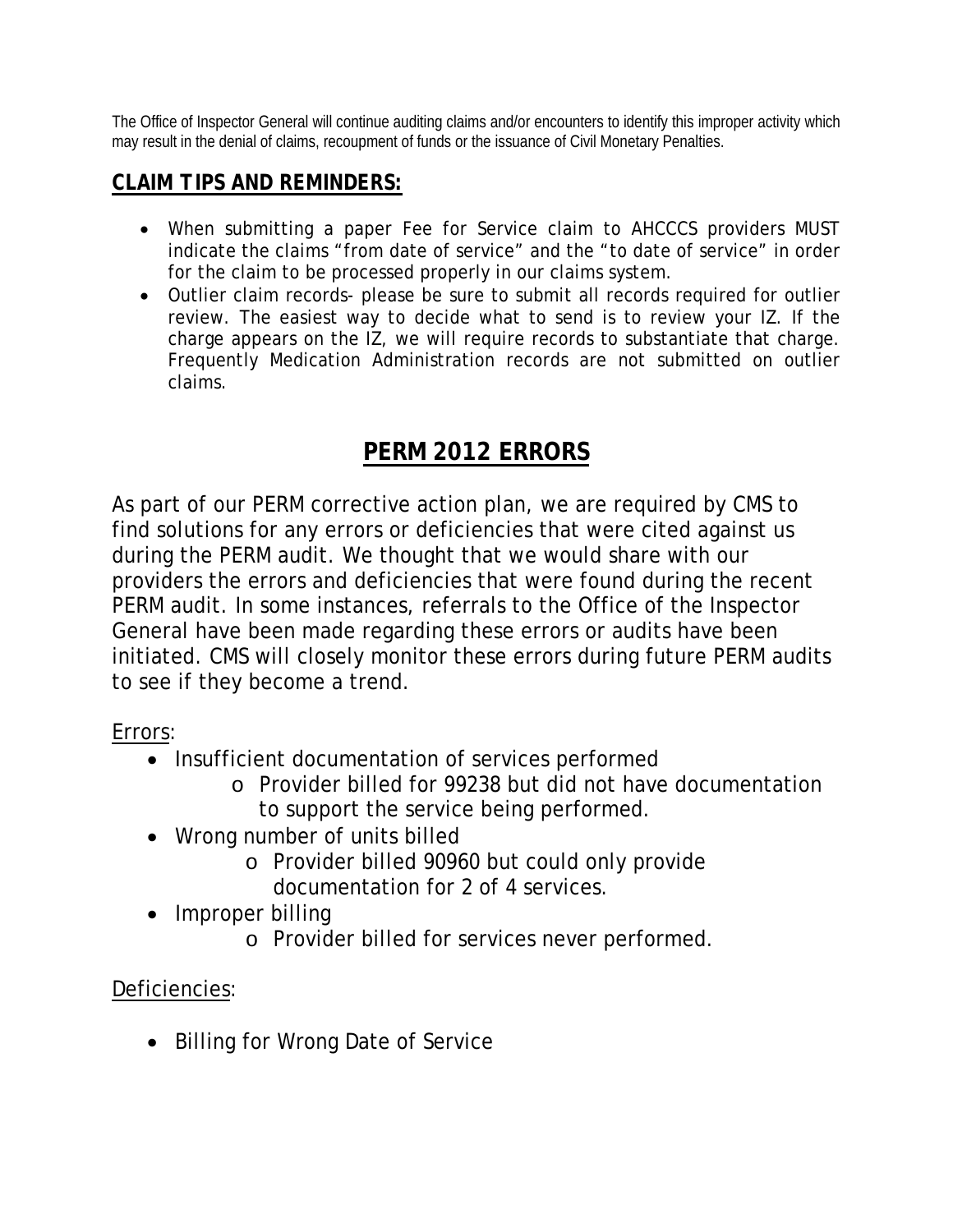What can be learned from the errors & deficiencies listed above?

- Providers must bill for services that are actually being performed. Referrals to the Office of the Inspector General will be made for any potential fraud.
- Providers must use the correct codes that correspond to the type of service provided
- Provider should not bill for missed appointments.
- Providers must only bill for the dates when services were actually performed.

# **VACCINE ADMINISTRATION REPORTING CHANGES-INCLUDING THE VFC PROGRAM**

The Affordable Care Act (ACA) mandates that vaccine administration fees paid to certain physicians and other providers administering vaccines to Medicaid-enrolled members, including those administered to children under the Vaccines for Children program, be increased as of January 1, 2013. AHCCCS is currently revising our systems to allow physicians who qualify for the increased administration fee to receive those fees for vaccine administrations. The methodology and payment of the enhanced rate requires CMS approval, which could be delayed as late as July 1, 2013. Therefore enhanced payments for qualifying claims with dates of service on or after January 1, 2013 will not begin January 1 but will be made retroactively once CMS approval is received.

In addition to the increased fees for vaccine administrations, final regulations implementing this section of the ACA requires that vaccines be reported in a different manner than AHCCCS has utilized in the past. Previously, vaccines were reported with the CPT codes that identified the particular vaccines given, and for VFC, the SL modifier was attached to that vaccine code. Physicians and other providers also reported one vaccine administration code, which was not separately paid, regardless of how many vaccines were administered on that date of service.

With the changes under the ACA, both the specific vaccine code and the vaccine administration code must be reported by all providers reporting vaccine administration services. If the vaccine is provided through the VFC program, the SL modifier **must be added to both the vaccine code and the vaccine administration code.** Do not add the SL modifier to vaccine and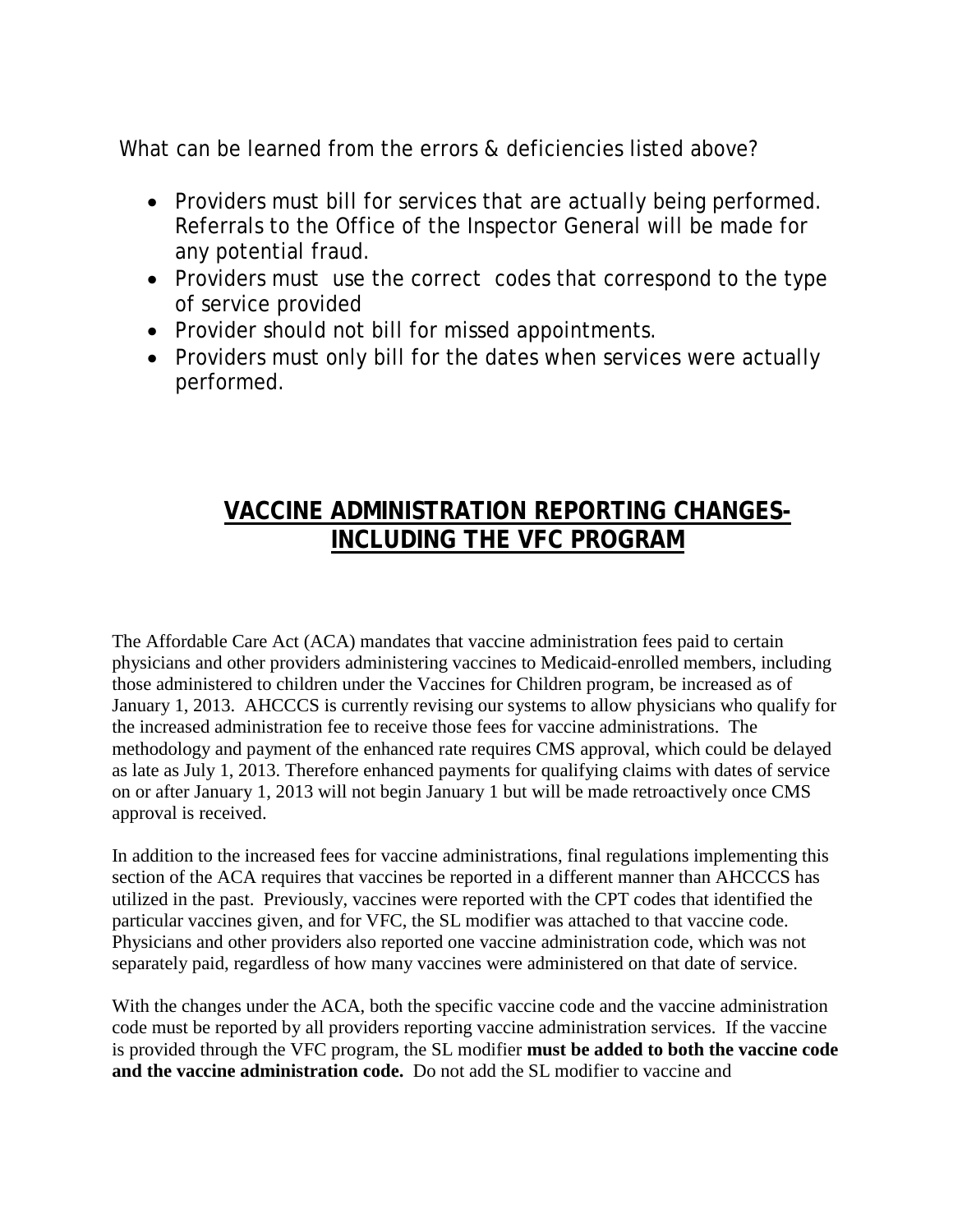administration codes used to report services provided to members who are over 18 years of age or for vaccines that are not covered under the VFC program administered to children.

CPT codes identifying the vaccine or toxoid given under the VFC program should be identified with the appropriate CPT code to identify the vaccine, the SL modifier, and the charge listed as \$0.00. Vaccines should be identified with the appropriate CPT code and the charge for that vaccine for members 18 years of age or older or for vaccines **not** covered under the VFC program.

When vaccines are administered separately, i.e., through separate injections, an administration fee will be paid for each separate administration. Additional administration fees are not paid when multiple vaccines are administered through a single injection. Physicians should not separate vaccine toxoids typically administered together into separate syringes to report multiple vaccine administration codes.

Reporting multiple injections depends on which vaccine administration codes are used to report the services. When more than one vaccine is administered with counseling to a member 18 years of age or younger, each injection is reported with CPT code 90460 and SL modifier. Providers will be paid a separate fee for each injection. If more than one vaccine/toxoid is included in a single injection, the additional toxoids should be identified with the appropriate CPT code and the administrations of those other toxoids may be identified with CPT code 90461. AHCCCS will not make additional payment for administration of other additional toxoids included in the injection identified with CPT code 90460 and providers are not compelled to report 90461 for the administration of those additional toxoids.

When more than one injection is given to a member who is over the age of 18 or to a child without counseling, the administration of the first injection is identified with CPT code 90471 and additional injections are identified with CPT code 90472. Each vaccine or toxoid component should be identified with the appropriate CPT code on the claim form along with the charge for that toxoid. When more than one toxoid is included in the injection, each toxoid should be listed but only one administration code is reported (90471 for a single injection; 90471 and 90472 for multiple injections).

For example, a DTaP vaccine should continue to be administered through a single syringe and the physician should report a single administration code even though three vaccine toxoids are included in that syringe. If, however, the physician also administers a Hepatitis B vaccine through a separate injection site, s/he may report a second administration code. Please refer to the "New Requirements for Submission of Claims for Vaccine Administration" FAQs for more information at<http://www.azahcccs.gov/commercial/ProviderBilling/rates/PCSrates.aspx>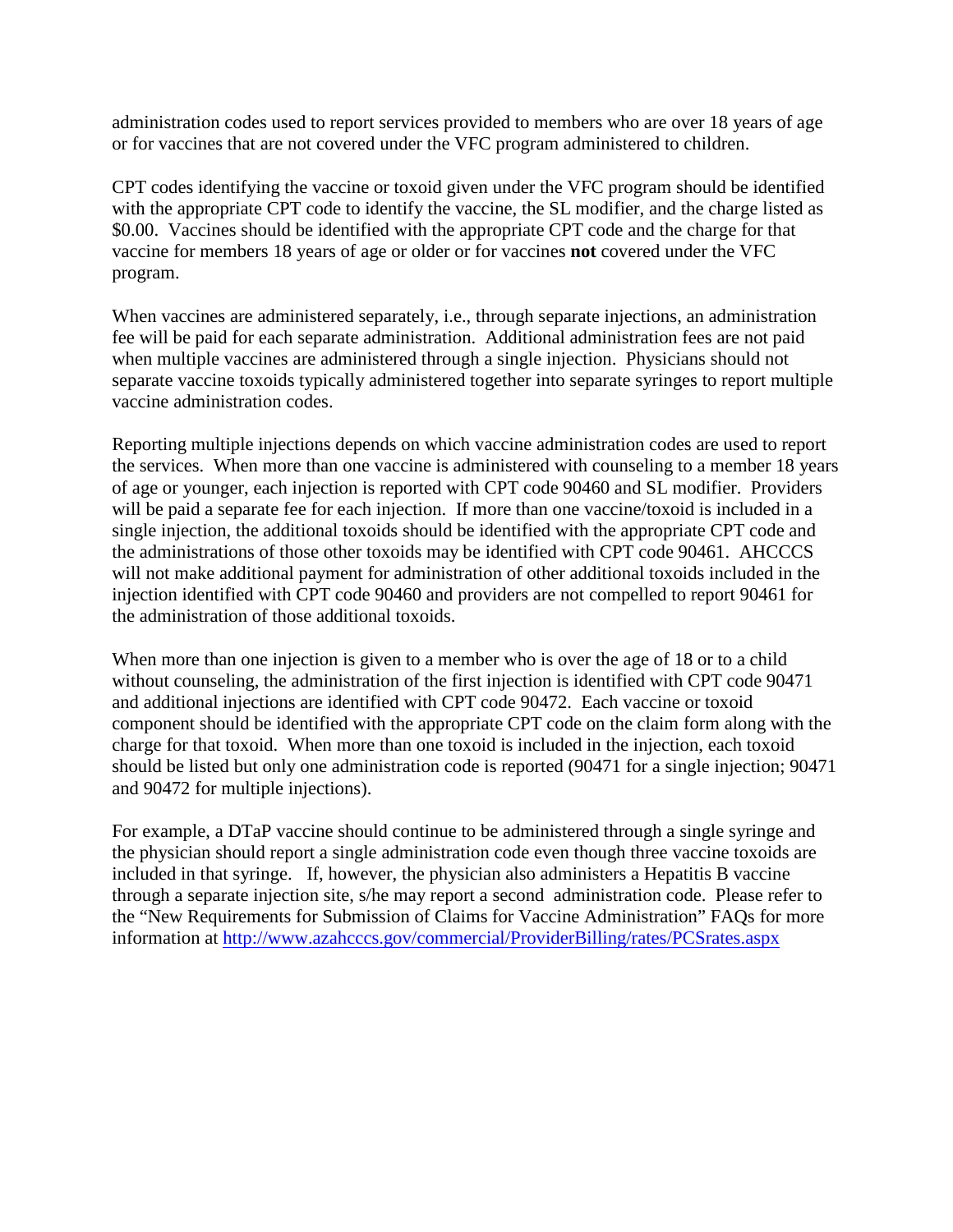## **New Requirements for Submission of Claims for Vaccine Administration Frequently Asked Questions**

### **Revision Date: 2/11/2013 (Vaccine code examples have been amended & additional FAQs appended)**

| $\frac{Q1}{A1}$ | When does the provider need to start billing using the new methodology?                                                                                                                                                                                                                                                                                                                                                                                                                                                                                                                              |
|-----------------|------------------------------------------------------------------------------------------------------------------------------------------------------------------------------------------------------------------------------------------------------------------------------------------------------------------------------------------------------------------------------------------------------------------------------------------------------------------------------------------------------------------------------------------------------------------------------------------------------|
|                 | Per the federal requirements, January 1, 2013.                                                                                                                                                                                                                                                                                                                                                                                                                                                                                                                                                       |
|                 | Do all providers need to use the new claims billing method?                                                                                                                                                                                                                                                                                                                                                                                                                                                                                                                                          |
| $\frac{Q2}{A2}$ | Yes, all providers need to use the new claims billing method.                                                                                                                                                                                                                                                                                                                                                                                                                                                                                                                                        |
| Q <sub>3</sub>  | When will eligible providers see an increase from the current VFC administration<br>rate?                                                                                                                                                                                                                                                                                                                                                                                                                                                                                                            |
| A <sub>3</sub>  | Enhanced payments for qualifying claims with dates of service on or after January 1,<br>2013 will not begin January 1 but will be made retroactively once CMS approval of the<br>required Arizona state plan amendment and methodology is received. Providers must<br>meet the requirements as noted in the $12/11/12$ memo<br>http://www.azahcccs.gov/commercial/downloads/rates/PCPInfoMemo.pdf<br>to be eligible for the enhanced payment. CMS approval may delayed as late as July 1,<br>2013.                                                                                                   |
|                 | Is the SL modifier used for both the vaccine and the vaccine administration codes?                                                                                                                                                                                                                                                                                                                                                                                                                                                                                                                   |
| $\frac{Q4}{A4}$ | Yes, the SL modifier is used for both the vaccine and the vaccine administration codes<br>under VFC only. Vaccines for adults or non-VFC vaccines for children do not have the<br>SL modifier added.                                                                                                                                                                                                                                                                                                                                                                                                 |
| Q <sub>5</sub>  | Will providers only receive payment for one administration code regardless of how<br>many vaccines were administered?                                                                                                                                                                                                                                                                                                                                                                                                                                                                                |
| A <sub>5</sub>  | No, if the provider individually administers more than one vaccine, the provider can bill<br>for the administration of each vaccine, provided the additional vaccines are<br>administered through a separate injection. The provider will not be paid for additional<br>toxoids in the same syringe. This mirrors the current payment policy.<br>Providers cannot divide vaccines commonly administered in a single injection in order<br>to report multiple administrations. When medically necessary and appropriate to<br>administer a second injection, a second administration fee may be paid. |
| Q6              | Is 90461 an open code?                                                                                                                                                                                                                                                                                                                                                                                                                                                                                                                                                                               |
| A6              | AHCCCS has opened this add-on code as of 1/1/13. However, under VFC no additional<br>payment is made for additional toxoids in the same syringe.                                                                                                                                                                                                                                                                                                                                                                                                                                                     |
| Q7              | Can AHCCCS provide examples of code use?                                                                                                                                                                                                                                                                                                                                                                                                                                                                                                                                                             |
| A7              | The following examples illustrate several vaccine coding situations                                                                                                                                                                                                                                                                                                                                                                                                                                                                                                                                  |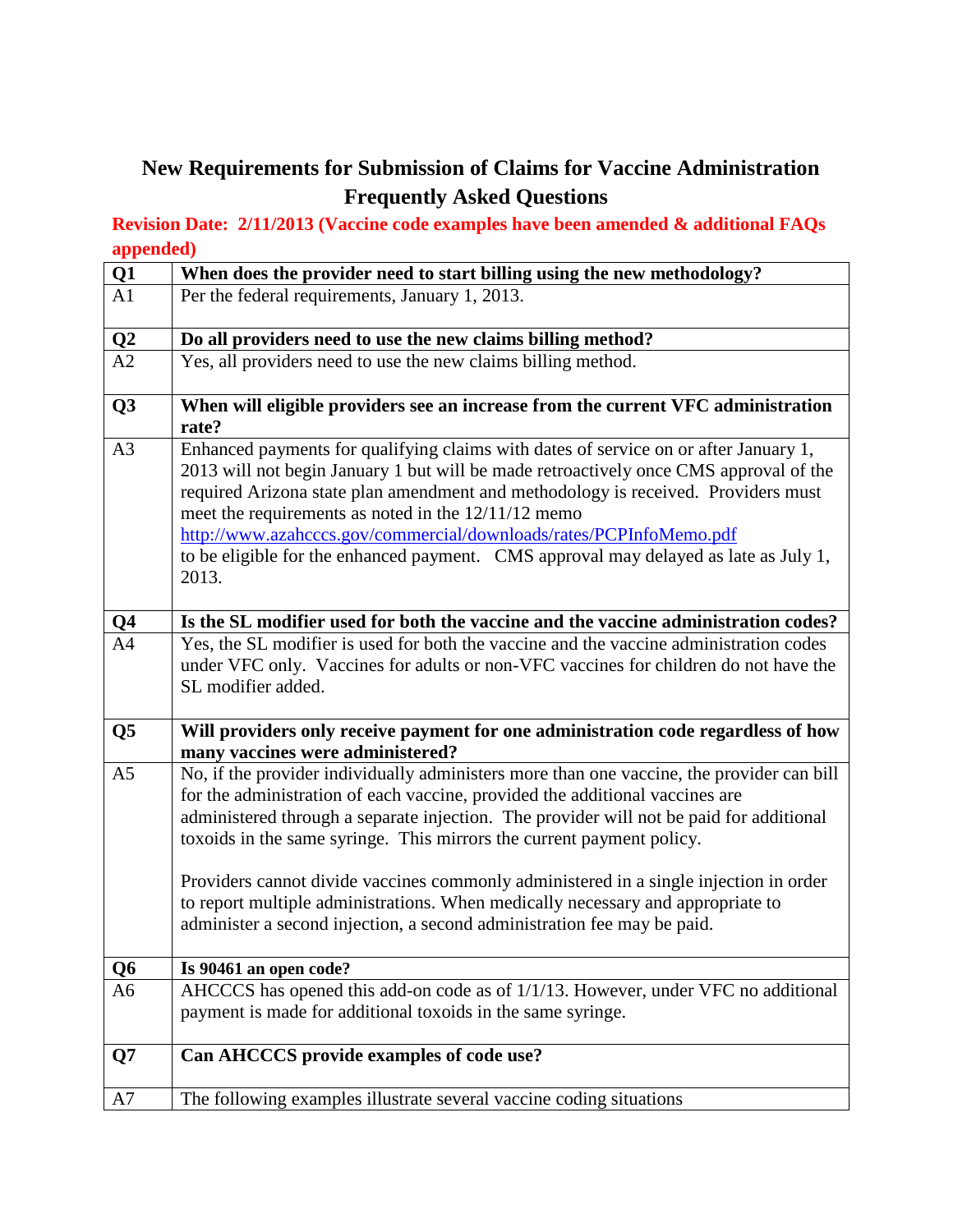With the changes under the ACA, both the specific vaccine code and the vaccine administration code must be reported by all providers reporting vaccine administration services.

- If the vaccine is provided through the VFC program, the SL modifier **must be added to both the vaccine code and the vaccine administration code.** Do not add the SL modifier to vaccine and administration codes used to report services provided to members who are over 18 years of age or for vaccines not covered under the VFC program administered to children.
- CPT codes identifying the vaccine or toxoid given under the VFC program should be identified with the appropriate CPT code to identify the vaccine, the SL modifier, and the charge listed as \$0.00.
- Vaccines for members 18 years of age or older or for vaccines not covered under the VFC program should be identified with the appropriate CPT code and the charge for that vaccine.

As noted in Q5, more than one vaccine administration payment can be made if multiple injections are given to the member. Reporting multiple injections depends on which vaccine administration codes are used to report the services. When more than one vaccine is administered with counseling to a member 18 years of age or younger, each injection is reported with CPT code 90460. Providers will be paid a separate fee for each injection. If more than one vaccine/toxoid is included in a single injection, the additional toxoids should be identified with the appropriate CPT code and the administrations of those other toxoids may be identified with CPT code 90461. AHCCCS will not make additional payment for administration of other additional toxoids included in the injection identified with CPT code 90460. Providers are not compelled to report 90461 for the administration of those additional toxoids.

When more than one injection is given to a member who is over the age of 18 or to a child without counseling, the administration of the first injection is identified with CPT code 90471 and additional injections are identified with CPT code 90472. Each vaccine or toxoid component should be identified with the appropriate CPT code on the claim form along with the charge for that toxoid. When more than one toxoid is included in the injection, each toxoid should be listed but only one administration code is reported (90471 for a single injection; 90471 and 90472 for multiple injections).

|  | 24. A    |          | ֊          |                      |           |                       |       |
|--|----------|----------|------------|----------------------|-----------|-----------------------|-------|
|  |          |          |            |                      |           |                       |       |
|  | Dates of | Place of | <b>EMG</b> | Procedures, Services | Diagnosis | $\frac{1}{2}$ Charges | Units |
|  | Service  | Service  |            | or Supplies          | Pointer   |                       |       |
|  |          |          |            |                      |           |                       |       |

#### **Example 1 child 18 or under receiving one injection**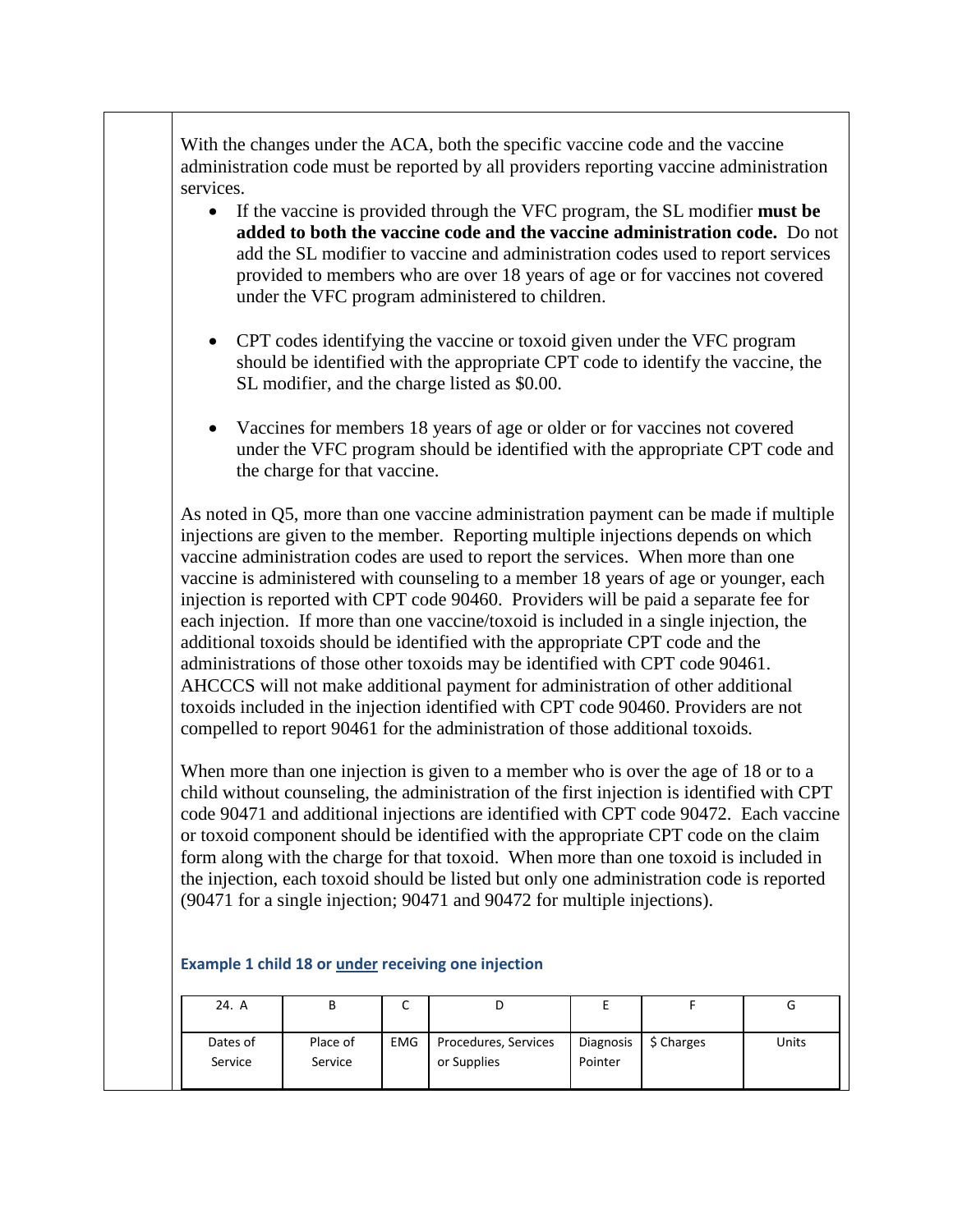| $\frac{1}{1/1}\left(\frac{1}{13}\right)$ -1/1/13 | 11                                                |              | 90460 SL                                                               | $\mathbf 1$          | $\overline{\xi}$ xx.xx | $\mathbf{1}$                                                                               |
|--------------------------------------------------|---------------------------------------------------|--------------|------------------------------------------------------------------------|----------------------|------------------------|--------------------------------------------------------------------------------------------|
| $1/1/13-1/1/13$                                  | 11                                                |              | 90700 SL                                                               | $\mathbf{1}$         | 0.00                   | $\mathbf{1}$                                                                               |
|                                                  |                                                   |              | Example 2 child 18 or <i>under</i> receiving three separate injections |                      |                        |                                                                                            |
| 24. A                                            | B                                                 | $\mathsf{C}$ | D                                                                      | $\mathsf E$          | $\mathsf F$            | G                                                                                          |
| Dates of<br>Service                              | Place of<br>Service                               | EMG          | Procedures, Services<br>or Supplies                                    | Diagnosis<br>Pointer | \$ Charges             | Units                                                                                      |
| $1/1/13 - 1/1/13$                                | 11                                                |              | 90460 SL                                                               | $\mathbf{1}$         | \$xx.xx                | $\overline{3}$                                                                             |
| $1/1/13 - 1/1/13$                                | 11                                                |              | 90700 SL                                                               | $\mathbf{1}$         | 0.00                   | $\mathbf{1}$                                                                               |
| $1/1/13 - 1/1/13$                                | 11                                                |              | 90655 SL                                                               | $\mathbf{1}$         | $0.00\,$               | $\mathbf{1}$                                                                               |
| $1/1/13-1/1/13$                                  | 11                                                |              | 90707 SL                                                               | $\mathbf 1$          | $0.00\,$               | $\mathbf{1}$                                                                               |
|                                                  | Example 3 over 18 receiving one injection         |              |                                                                        |                      |                        |                                                                                            |
| 24. A                                            | B                                                 | $\mathsf{C}$ | D                                                                      | $\mathsf E$          | F                      |                                                                                            |
| Dates of<br>Service                              | Place of<br>Service                               | EMG          | Procedures, Services<br>or Supplies                                    | Diagnosis<br>Pointer | \$ Charges             |                                                                                            |
| $1/1/13-1/1/13$                                  | 11                                                |              | 90471                                                                  | $\mathbf{1}$         | \$xx.xx                |                                                                                            |
| $1/1/13-1/1/13$                                  | 11                                                |              | 90656                                                                  | $\mathbf{1}$         | \$xx.xx                |                                                                                            |
| 24. A                                            | Example 4 over 18 receiving three injections<br>B | $\mathsf C$  | D                                                                      | E.                   | F.                     |                                                                                            |
| Dates of<br>Service                              | Place of<br>Service                               | EMG          | Procedures, Services<br>or Supplies                                    | Diagnosis<br>Pointer | \$ Charges             |                                                                                            |
| $1/1/13-1/1/13$                                  | 11                                                |              | 90471                                                                  | $\mathbf{1}$         | \$xx.xx                |                                                                                            |
| $1/1/13-1/1/13$                                  | 11                                                |              | 90472                                                                  | $\mathbf{1}$         | \$xx.xx                | G<br>Units<br>$\mathbf{1}$<br>$\mathbf{1}$<br>G<br>Units<br>$\mathbf{1}$<br>$\overline{2}$ |
| $1/1/13-1/1/13$                                  | 11                                                |              | 90656                                                                  | $\mathbf{1}$         | \$xx.xx                | $\mathbf{1}$                                                                               |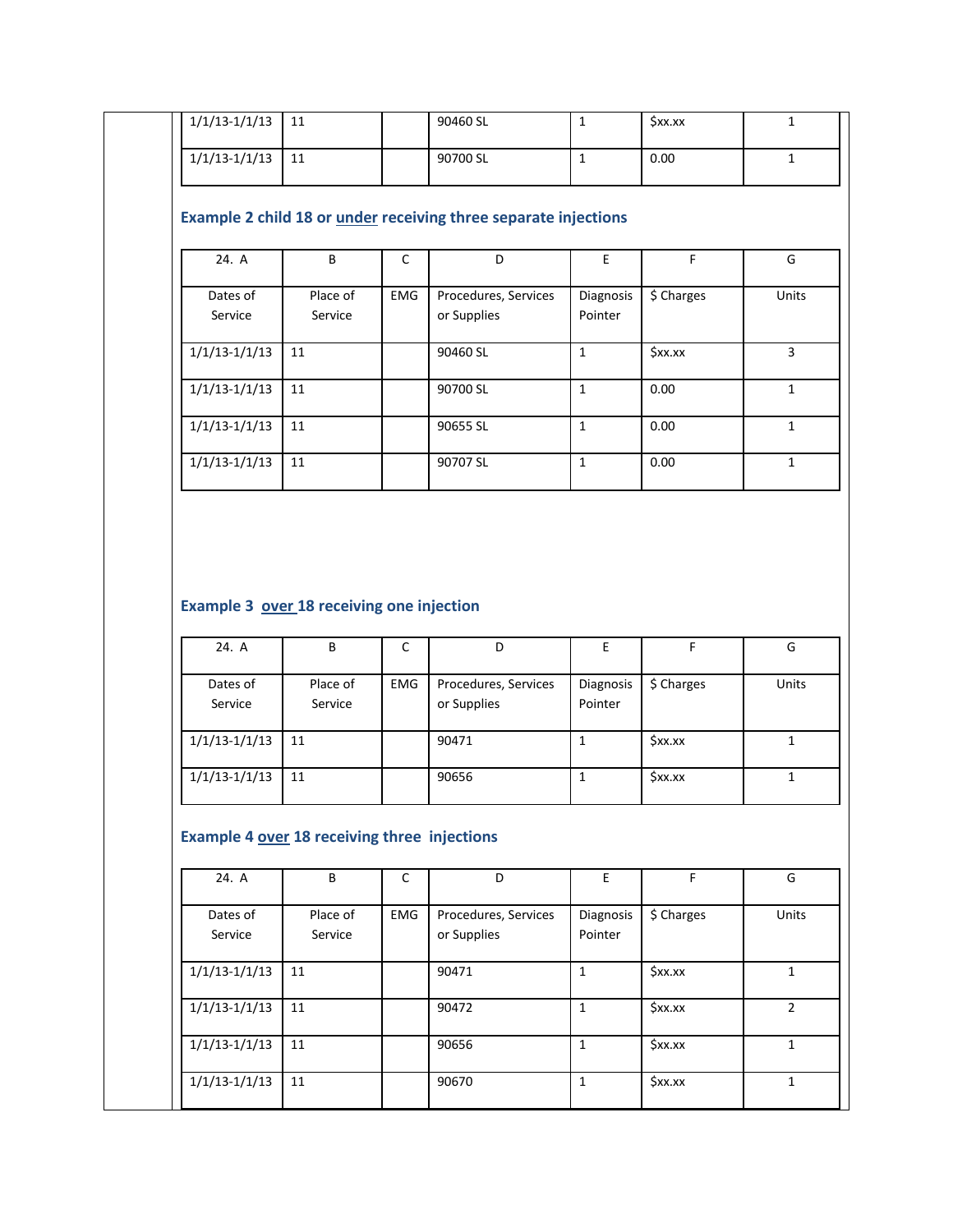|                | $1/1/13 - 1/1/13$                                                                                                                                                                                                                                                                                                                                                                                                                                                                                                                                                                                                                                                                                     | 11 | 90703                                                                                                                                                                                                                                                                                                     | $\mathbf{1}$ | <b>Sxx.xx</b> | $\mathbf{1}$ |  |  |  |
|----------------|-------------------------------------------------------------------------------------------------------------------------------------------------------------------------------------------------------------------------------------------------------------------------------------------------------------------------------------------------------------------------------------------------------------------------------------------------------------------------------------------------------------------------------------------------------------------------------------------------------------------------------------------------------------------------------------------------------|----|-----------------------------------------------------------------------------------------------------------------------------------------------------------------------------------------------------------------------------------------------------------------------------------------------------------|--------------|---------------|--------------|--|--|--|
| Q <sub>8</sub> |                                                                                                                                                                                                                                                                                                                                                                                                                                                                                                                                                                                                                                                                                                       |    |                                                                                                                                                                                                                                                                                                           |              |               |              |  |  |  |
| A8             | Are G0008, G0009 and G0010 administration codes eligible for the enhanced rate?<br>No they are not. Under 42 CFR 447.400, only CPT codes 90460, 90461, 90471, 90472,<br>90473 and 90474 or their successor codes are eligible for the enhanced rate. Note that these<br>codes are eligible for the enhanced rate only if they are open codes within the State<br>Medicaid program.                                                                                                                                                                                                                                                                                                                    |    |                                                                                                                                                                                                                                                                                                           |              |               |              |  |  |  |
| Q <sub>9</sub> | Recently several specialty societies issued guidance directing providers reporting<br>vaccine and vaccine administration services on the same date of service as an<br><b>Evaluation and Management (E&amp;M) service, including Preventive Medicine</b><br>exams, to add Modifier 25 to the E&M code. Do these instructions apply to claims<br>submitted to AHCCCS?                                                                                                                                                                                                                                                                                                                                  |    |                                                                                                                                                                                                                                                                                                           |              |               |              |  |  |  |
| A <sup>9</sup> | CMS has added numerous code pairs to the Correct Coding Initiative (CCI) list of codes<br>Procedure to Procedure code edits. These new edits, effective 1/1/13, pair the vaccine<br>administration codes (90460, 90461, and 90471-90474) with the E&M codes. These<br>CCI edits do not allow both the vaccine administration service and the E&M service to<br>be paid for the same date of service unless the E&M service is identified with modifier<br>25. AHCCCS must adopt these CCI edits. Providers administering vaccines and<br>performing an E&M service on the same date of service must add modifier 25 to the<br>E&M code. Modifier 25 is not added to the vaccine administration codes. |    |                                                                                                                                                                                                                                                                                                           |              |               |              |  |  |  |
| Q10            | Will the AHCCCS VFC administration rate increase to the new regional<br>maximum for all providers?                                                                                                                                                                                                                                                                                                                                                                                                                                                                                                                                                                                                    |    |                                                                                                                                                                                                                                                                                                           |              |               |              |  |  |  |
| A10            | unchanged.                                                                                                                                                                                                                                                                                                                                                                                                                                                                                                                                                                                                                                                                                            |    | No. AHCCCS has elected not to adopt the new regional maximum VFC<br>rate. Providers who are eligible for enhanced payment rates will receive the enhanced<br>rate of \$21.33 for vaccine administration under VFC.<br>For all other vaccine administrations under VFC, the AHCCCS rate of \$15.43 remains |              |               |              |  |  |  |

### **GENERAL REMINDERS FROM THE UM/CM UNIT'S PA UNIT**

### *Lodging Providers (provider types 55 & 56):*

Effective 01/01/2013, lodging services will require prior authorization. Providers can fax lodging requests to the UM/CM Unit's FFS Prior Authorization area, with supporting documentation, using the completed Fee For Service Authorization Request form. Use of the FFS Authorization Request Form is mandatory. Some of the information that should be provided with your lodging request is: